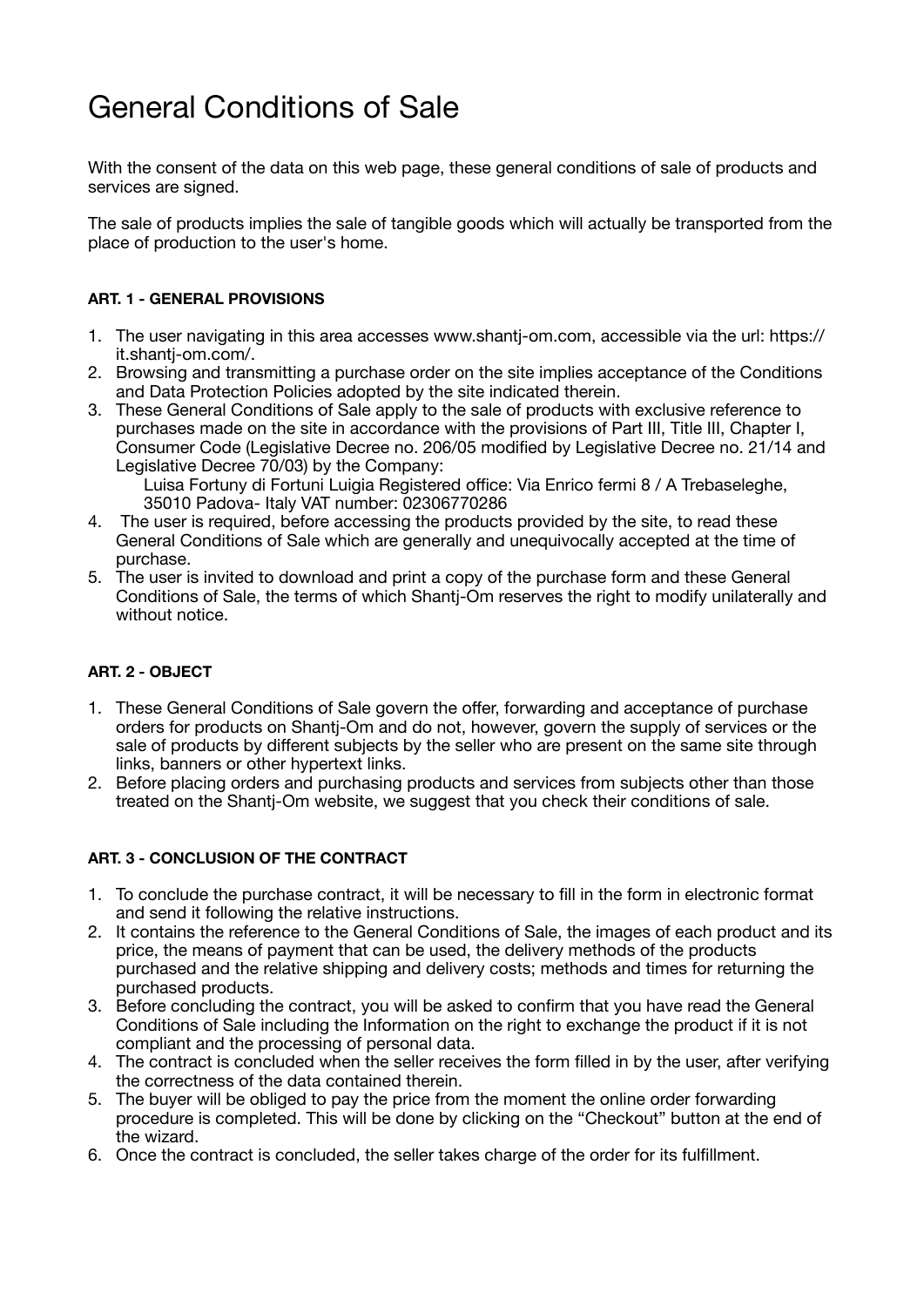#### **ART. 4 - REGISTERED USERS**

- 1. In completing the registration procedures, the user undertakes to follow the instructions on the site and to provide their personal data in a correct and truthful manner.
- 2. Once registered, the user will receive a confirmation email in the email provided by them, to register the email in the Shantj-Om database. Confirmation must be communicated within 7 days at the latest. After this period, in the absence of confirmation, Shantj-Om will be released from any commitment to register the user's email in the company database.
- 3. The confirmation will in any case exempt Shantj-Om from any responsibility regarding the data provided by the user. The user undertakes to promptly inform Shantj-Om of any variation of their data at any time communicated.
- 4. If the user then communicates inaccurate or incomplete data or even if there is a dispute by the interested parties about the payments made, Shantj-Om will have the right not to activate or suspend the service until the related shortcomings.
- 5. On the occasion of the user's first request to activate a profile, Shantj-Om will assign the same username and password. The latter recognizes that these identifiers constitute the system for validating the user's access to the Services and the only system suitable for identifying the user that the acts performed through such access will be attributed to them and will have binding effect towards them.
- 6. The user undertakes to maintain the secrecy of their access data and to keep them with due care and diligence and not to transfer them, even temporarily, to third parties.

## **ART. 5 - PRODUCT AVAILABILITY**

- 1. Product availability refers to actual availability at the time the buyer places the order. This availability must however be considered purely indicative because, due to the simultaneous presence on the site of multiple users, the products could be sold to other customers before confirming the order.
- 2. Even after sending the order confirmation e-mail, there may be cases of partial or total unavailability of the goods. In this case, the order will be automatically corrected with the elimination of the unavailable product and the buyer will be immediately informed via e-mail.
- 3. It is NOT possible for the buyer to cancel the order.

## **ART. 6 - PRODUCTS OFFERED**

- 1. Shantj-Om, invents, designs, creates, manufactures its products UNIQUE CONCRETE WORK OF ITS INGENUITY: clothing made of natural and regenerated fabrics for yoga, meditation and leisure sessions.
- 2. The offer is detailed on our site at the link: www.shantj-om.com

#### **ART.7 - METHODS OF PAYMENT AND PRICES**

- 1. The price of the products will be that indicated from time to time on the site, except where there is an error It is clear that it does not depend on will but on normal human error, which can be fixed as soon as one has the vision.
- 2. In the event of an error, Shantj-Om will notify the buyer as soon as possible, allowing the order to be confirmed at the right amount. In any case, Shantj-Om will not be obliged to supply what is sold at the lower price incorrectly indicated.
- 3. The prices of the site include VAT and do not include shipping costs. Prices are subject to change at any time. The changes do not affect orders for which an order confirmation has already been sent.
- 4. Once the desired products have been selected, they will be added to the cart. It will be sufficient to follow the instructions for the purchase, entering or verifying the information requested in each step of the process. Order details can be changed before payment.
- 5. Payment can be made by: -credit card -paypal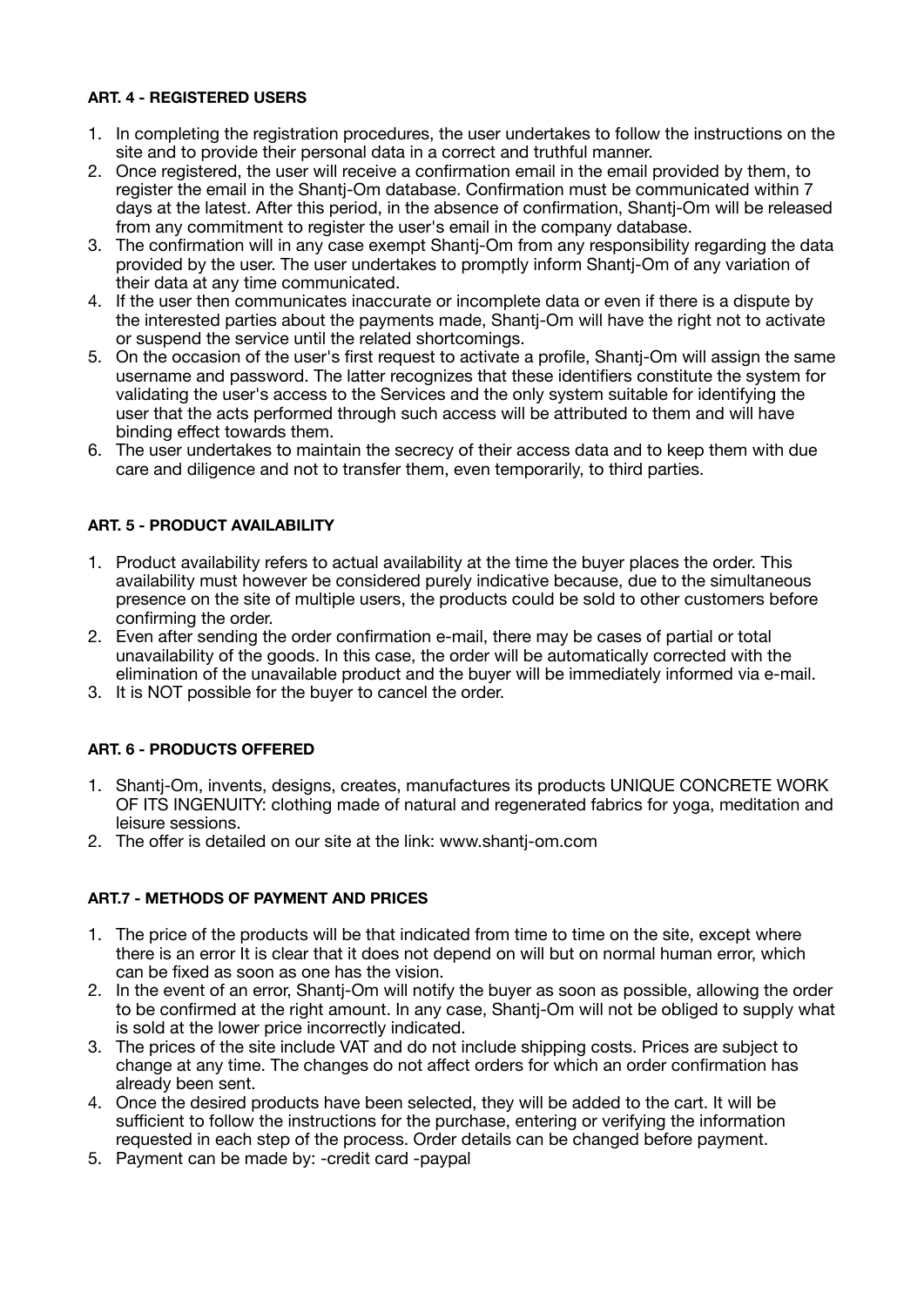## **ART. 8 - DELIVERY**

- 1. Shantj-Om carries out shipments throughout Italy and abroad.
- 2. Shantj-Om will make deliveries to the user's home, provided at the time of purchase, or where it is more appropriate for the customer.
- 3. Delivery is generally made within 10 days, or, if no delivery date is specified, within the estimated deadline at the time of selecting the delivery method and, in any case, within a maximum period of thirty days from the date of delivery confirmation.
- 4. If delivery is not possible, the order will be sent to the warehouse. In this case, a notice will specify the place where the order is located and how to agree on a new delivery.
- 5. If you are unable to be present at the place of delivery at the agreed time, we ask you to contact us again to agree on a new delivery date, at the email address: shantjom@gmail.com
- 6. If the delivery cannot be place for reasons not attributable to us after 30 days from the date on which the order is available for delivery, we will assume that we intend to terminate the contract.
- 7. As a result of the termination the amounts will not be returned but a product exchange with one of the same value is allowed with the exclusion of any additional costs deriving from the choice of a delivery method other than the ordinary method offered without undue delay and, in in any case, within 30 days from the date of termination of the contract. The transport resulting from the termination of the contract may have additional costs that will be borne by the buyer.
- 8. Shipping costs are ALWAYS charged to the buyer and are explicitly highlighted at the time the order is placed.

#### **ART. 9 - PASSING OF RISK**

1. The risks relating to the products will be borne by the buyer from the moment of delivery to the exit from the warehouse. The ownership of the products is considered acquired as soon as the complete payment of all amounts due in relation to the same, including shipping costs, is received, or at the time of delivery, if this occurs at a later time.

## **ART. 10 - WARRANTY AND COMMERCIAL COMPLIANCE**

- 1. The seller is responsible for any defect in the products offered on the site, including the noncompliance of the items with the products ordered, in accordance with the provisions of Italian law.
- 2. If the buyer has entered into the contract as a consumer or any natural person who acts on the site for purposes unrelated to any business or professional activity carried out, this warranty is valid provided that the defect occurs within 7 days from delivery date of the products; that the buyer presents a formal complaint regarding the defects within a maximum of 7 days from the date on which the defect was recognized by the latter; that the online return form is correctly filled in.
- 3. In case of non-conformity, the buyer who has entered into the contract as a consumer will have the right to obtain the restoration of the conformity of the products free of charge, by repair or replacement.

#### **ART. 11 - RETURN WITH EXCHANGE**

- 1. In accordance with the legal provisions in force, the buyer has the right to change from the purchase and specifying the reason, within 7 days pursuant to apply part of the paragraphs art. 57 of Legislative Decree 206/2005 starting from the date of receipt of the products.
- 2. In the case of multiple purchases made by the buyer with a single order and delivered separately, the 7-day term starts from the date of receipt of the last product.
- 3. The user who intends to exercise the right of return with exchange must notify Shantj-Om by means of an explicit declaration, which can be sent by registered letter with return receipt to the address: Shantj-Om, via Enrico Fermi 8 / A, 35010 Trebaseleghe- Padova, Italy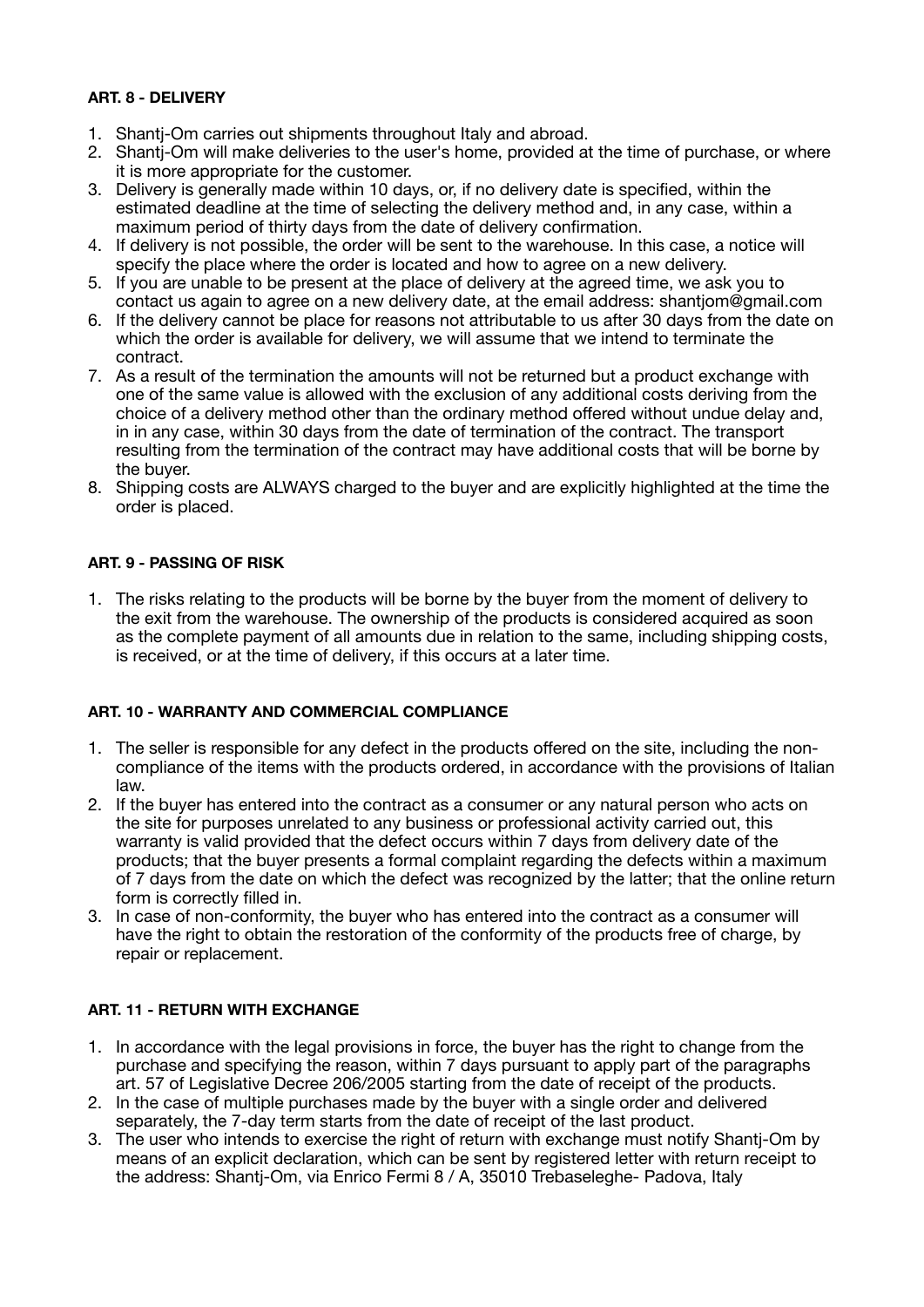- 4. The buyer must exercise the right of withdrawal also by sending any explicit declaration containing the decision to withdraw from the contract or alternatively transmit the standard withdrawal form, as per Annex I, part B, Legislative Decree 21/2014 not obligatory.
- 5. The goods can be returned to any Shantj-Om store or collection point in Italy, as indicated on the web page at the time of purchase and agree on product change.
- 6. The goods must be returned intact, in the original packaging, complete in all its parts and complete with the attached tax documentation. Without prejudice to the right to verify compliance with the above, the site will exchange the product of equivalent value within a maximum period of 14 days, including any shipping costs.

# **ART. 12 - DATA PROCESSING**

- 1. The buyer's data are processed in accordance with the provisions of the legislation on the protection of personal data, as specified in the appropriate section containing the information pursuant to art. 13 EU Regulation 2016/679 (Privacy Policy).
- 2. The data will be stored at the offices of the operational headquarters of Studio Shantj-Om and will be accessed only by people who collaborate with it, under the supervision of the "good father of a family" operation by the operators appointed by the parent company.
- 3. They may also be processed by employees or collaborators of other offices operationally connected to Studio Shantj-Om in order to be able to develop products and projects of various kinds, such as credit institutions, consultants and freelancers, individuals or associates and public authorities.
- 4. We wish to inform you that Legislative Decree no. 196 of 30 June 2003 ("Code regarding the protection of personal data") provides for the protection of persons and other subjects regarding the processing of personal data.
- 5. According to the indicated legislation, this treatment will be based on principles of correctness, lawfulness and transparency and protection of your privacy and your rights.
- 6. Pursuant to Article 13 of Legislative Decree no. 196/2003, therefore, we provide you with the following information:
- 7. The data you provide will be processed with the aim of being able to issue a receipt or regular tax invoice to declare to the Italian State the economic-commercial-professional transaction, which has taken place, and be in compliance with taxes.
- 8. They can be used to fill in the cards inside our company that allow the cataloging and registration of this creative stylistic activity.
- 9. They may be used to send advertising material for promotional purposes for this activity.
- 10. The processing will be carried out in the following ways: manual, paper, computerized, social, web, and more, always respecting proper use.
- 11. The data will not be disclosed to other subjects, nor will it be disseminated for any reason for other purposes, except for the specific request to the person concerned, if useful and necessary for both other parties.

## **ART. 14 FORCE MAJEURE:**

Neither party is responsible for any total or partial problem of the GOOD END result due to circumstances beyond its control and that, at the time of execution of these Conditions of sale there may be problems that may not be reasonably anticipated, such as: fire, flood, earthquake, war, strike, boycott and so on.

A certificate issued by the Chamber of Commerce or other Authority within the relevant country will be sufficient proof of Force Majeure.

## **ART. 15 - CONTACTS**

1. Any request for information can be sent by email to the following address Shantiom@gmail.com, by telephone to the following telephone number: +39.338.599.1965, and by post to the following address: Shantj-Om via Enrico Fermi 8 / A, 35010 Trebaseleghe, Padua ITALY